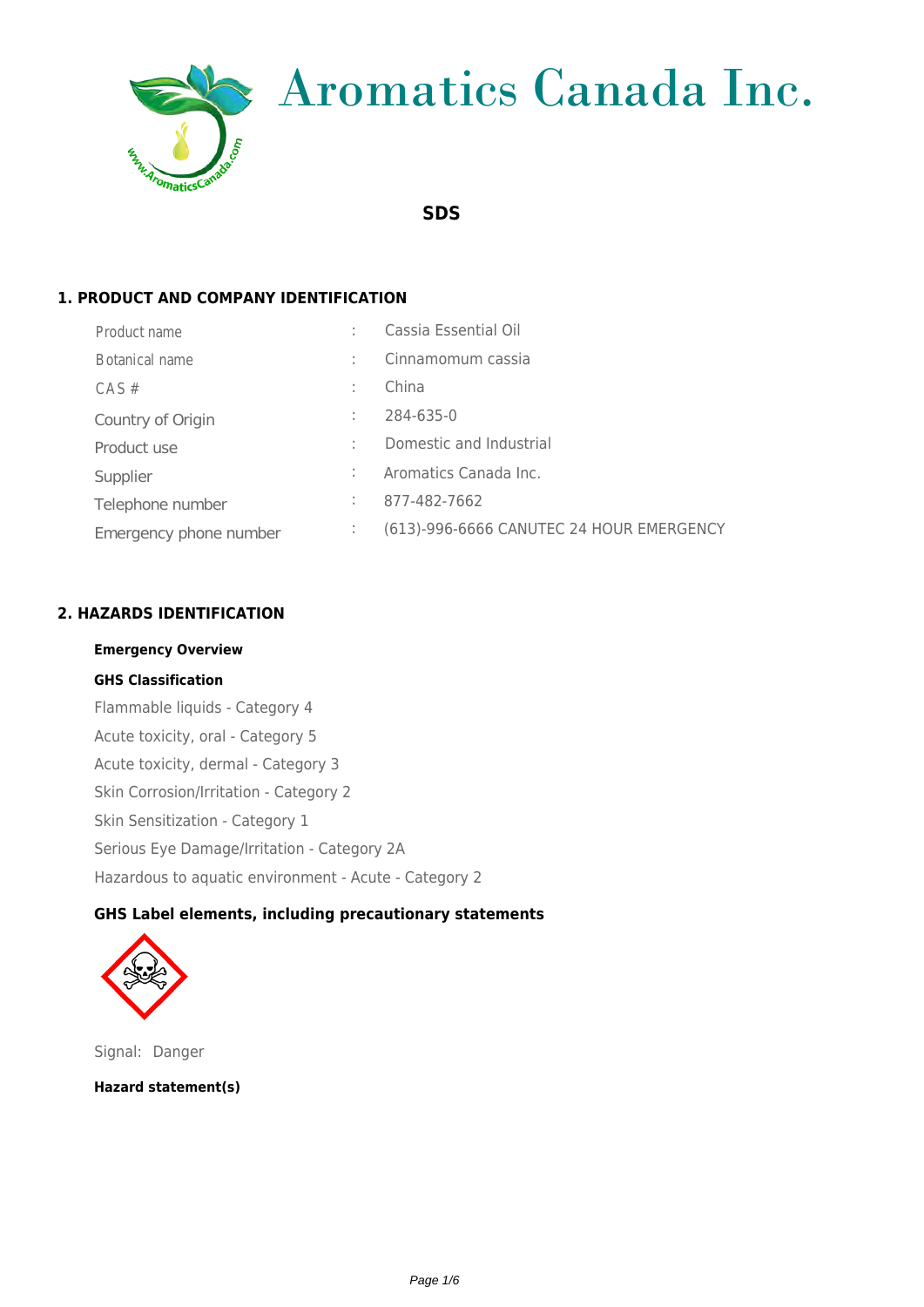| H227                              | Combustible liquid.                                                                                                                 |
|-----------------------------------|-------------------------------------------------------------------------------------------------------------------------------------|
| H303                              | May be harmful if swallowed.                                                                                                        |
| H311                              | Toxic in contact with skin.                                                                                                         |
| H315                              | Causes skin irritation.                                                                                                             |
| H317                              | May cause an allergic skin reaction.                                                                                                |
| H319                              | Causes serious eye irritation.                                                                                                      |
| H401                              | Toxic to aquatic life.                                                                                                              |
| <b>Precautionary statement(s)</b> |                                                                                                                                     |
| P210                              | Keep away from heat, hot surfaces, sparks, open flames and other<br>ignition sources. No smoking.                                   |
| P261                              | Avoid breathing dust/fumes/gas/mist/vapours/spray.                                                                                  |
| P264                              | Wash skin thoroughly after handling.                                                                                                |
| P272                              | Contaminated work clothing should not be allowed out of the workplace.                                                              |
| P273                              | Avoid release to the environment.                                                                                                   |
| P280                              | Wear protective gloves/protective clothing/eye protection/face protection.                                                          |
| P302+P352                         | IF ON SKIN: Wash with plenty of water.                                                                                              |
| P305+P351+P338                    | IF IN EYES: Rinse cautiously with water for several minutes. Remove<br>contact lenses if present and easy to do - continue rinsing. |
| P312                              | Call a POISON CENTER/ doctor/if you feel unwell.                                                                                    |
| P333+P313                         | If skin irritation or a rash occurs: Get medical advice/attention.                                                                  |
| P337+P313                         | If eye irritation persists get medical advice/attention.                                                                            |
| P361                              | Take off immediately all contaminated clothing.                                                                                     |
| P363                              | Wash contaminated clothing before reuse.                                                                                            |
| P370+P378                         | In case of fire: Use appropriate fire extinguisher to extinguish.                                                                   |
| P403+P235                         | Store in a well ventilated place. Keep cool.                                                                                        |
| P405                              | Store locked up.                                                                                                                    |
| P501                              | Dispose of contents/container according to local regulations.                                                                       |
|                                   |                                                                                                                                     |

#### **3. COMPOSITION / INFORMATION INGREDIENTS**

| <b>Product Name</b>        | <b>CAS NO</b> | <b>EC NO</b> | <b>Concentration</b> |
|----------------------------|---------------|--------------|----------------------|
| Cinnamomum Cassia Leaf Oil | 8007-80-5     | 284-635-0    | $100\%$              |

# **4. FIRST AID MEASURES**

#### **Eye contact**

 Check for and remove any contact lenses. Immediately flush with plenty of cool water for at least 15 minutes, keeping eyelids open. Seek medical attention.

#### **Skin contact**

 Remove contaminated clothing. Gently and thoroughly wash the contaminated skin with running water and non-abrasive soap. Cover the irritated skin with an emollient. If irritation occurs, get medical attention. Wash contaminated clothing before reusing.

#### **Inhalation**

Allow the victim to rest in a well-ventilated area. Seek immediate medical attention.

#### **Ingestion**

Do NOT induce vomiting. Seek immediate medical attention or contact local poison control center.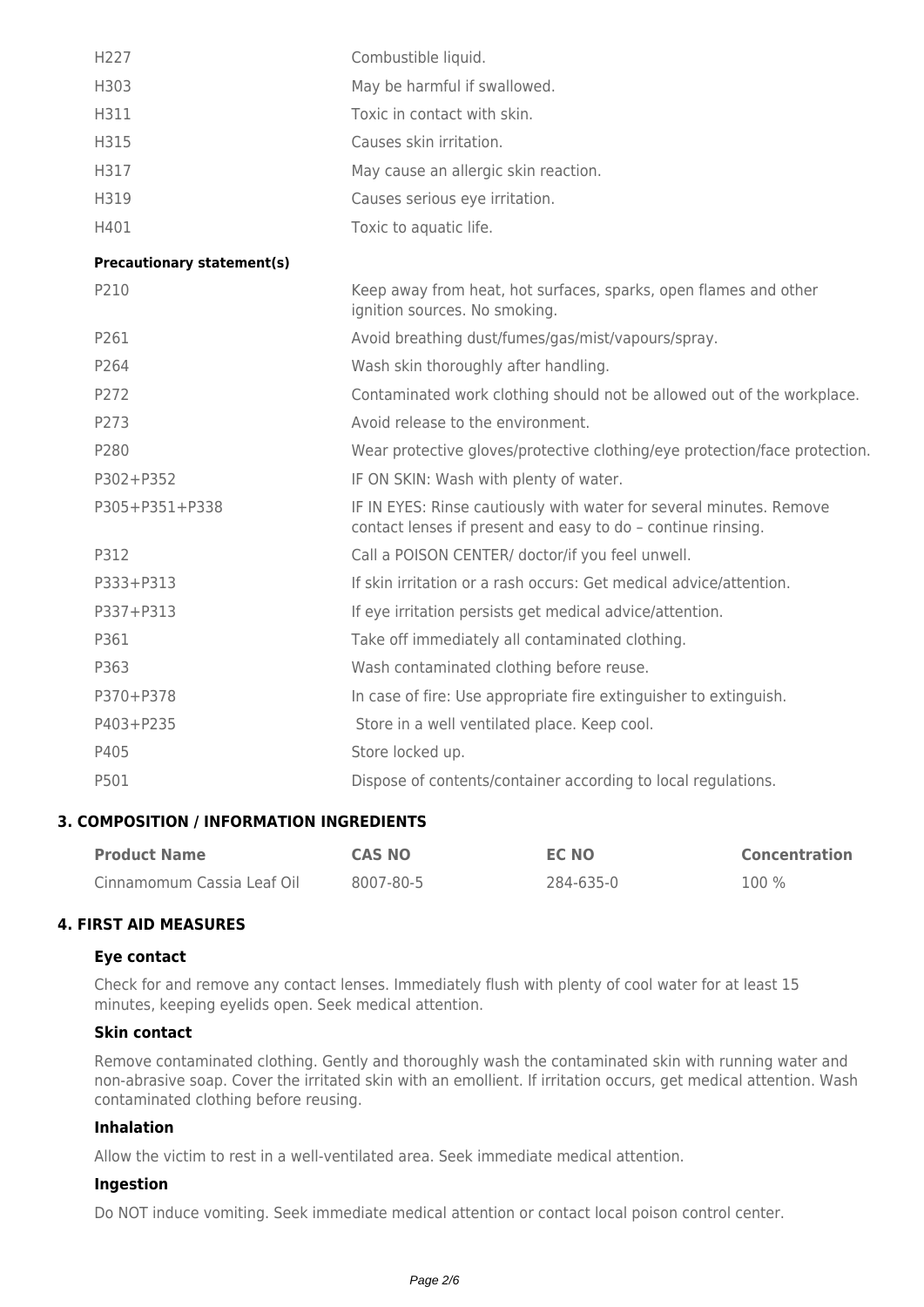#### **5. FIRE FIGHTING MEASURES**

#### **Suitable extinguishing media**

Foam. Dry Powder. Carbon dioxide.

#### **Unsuitable extinguishing media**

Water spray, water jet.

#### **Special protective equipment and precautions for fire-fighters**

Wear proper protective equipment. Exercise caution when fighting any chemical fire. Use water spray or fog for cooling exposed containers.

#### **Resulting gases**

Carbon oxides.

## **6. ACCIDENTAL RELEASE MEASURES**

#### **Personal precautions, protective equipment and emergency procedures.**

Wear respiratory protection. Avoid breathing vapours, mist or gas. Ensure adequate ventilation. Remove all sources of ignition. Evacuate personnel to safe areas. For personal protection see section 8.

#### **Environmental precautions**

Prevent entry to sewers and public waters. Notify authorities if product enters sewers or public waters.

#### **Methods and materials for containment and cleaning up**

Clean up any spills as soon as possible, using an absorbent material to collect it. Use suitable disposal containers.

#### **7. HANDLING AND STORAGE**

#### **Precautions for safe handling**

Keep away from heat and sources of ignition. Ground all equipment containing material. Do not ingest. Do not breathe gas/fumes/vapours/spray. Wear suitable protective clothing. Avoid contact with skin and eyes. Handle in accordance with good industrial hygiene and safety procedures.

#### **Conditions for safe storage, including any incompatibilities**

Flammable materials should be stored in a separate storage cabinet or room. Keep away from heat and sources of ignition. Keep container tightly closed in a cool, well-ventilated place. Ground all equipment containing material.

# **8. EXPOSURE CONTROLS AND PERSONAL PROTECTION**

#### **Exposure controls**

Provide exhaust ventilation or other engineering controls to keep the airborne concentrations of vapors below their respective threshold limit value. Ensure that eyewash stations and safety showers are proximal to the work station location.

#### **Eyes**

Use tightly-sealed splash goggles.

#### **Skin**

Use protective clothing such as lab coats and chemical-resistant gloves. In case of a Large Spill: Full suit, chemically-resistant gloves and boots are required.

#### **Respiratory**

Use an approved/certified respirator or equivalent. In case of a Large Spill: Self-contained breathing apparatus should be used to avoid inhalation of the product.

#### **Ingestion**

Not for ingestion.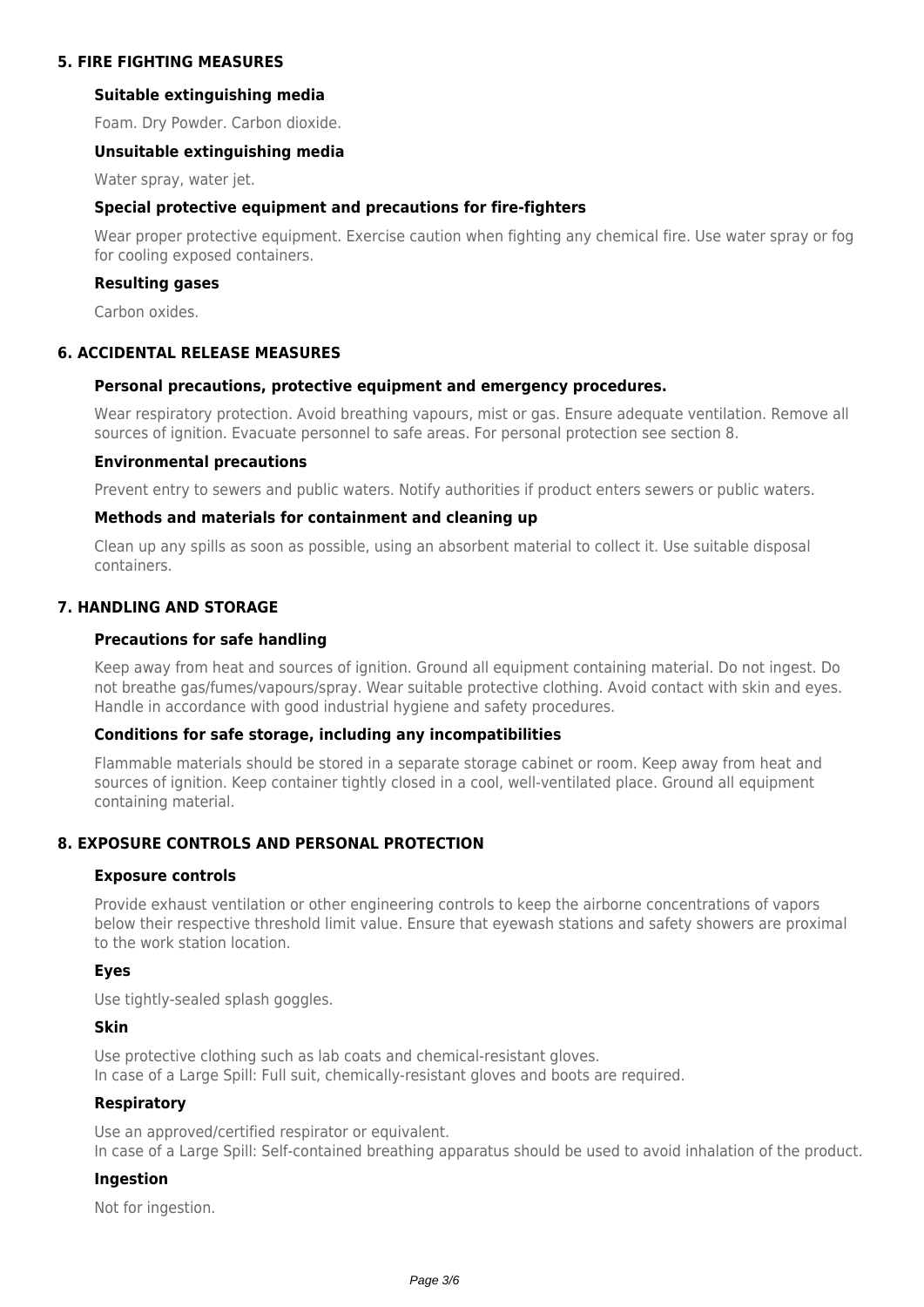# **9. PHYSICAL AND CHEMICAL PROPERTIES**

| Appearance                    | Pale yellow to pale amber liquid.                    |
|-------------------------------|------------------------------------------------------|
| Odor                          | Characteristic sweet cinnamon odor.                  |
| Initial b.p and boiling range | 266 °C @ 1.013 hPa (760 mmHg)                        |
| Flash point                   | 91.67 °C (closed cup)                                |
| Relative density              | 1.052 to 1.070 @ 20°C                                |
| Solubility (ies)              | Soluble in glacial acetic acid and in alcohol @ 25°C |
|                               |                                                      |

# **10. STABILITY AND REACTIVITY**

## **Chemical stability**

Product is stable under normal conditions of storage and handling.

## **Possibility of hazardous reactions**

Hazardous polymerization will not occur.

# **Conditions to avoid**

Avoid exposure to air, sparks, flame and other heat sources.

# **Hazardous decomposition products**

Carbon Oxides.

# **11. TOXICOLOGICAL INFORMATION**

## **Acute toxicity**

LD<sub>50</sub> Oral: Rat - 2,800 mg/kg LD<sub>50</sub> Dermal: Rabbit - 320 mg/kg

#### **Inhalation**

Inhalation of high concentrations of vapor may cause irritations.

#### **Skin contact**

May cause an allergic skin reaction.

#### **Eye contact**

Causes serious eye irritation.

# **12. ECOLOGICAL INFORMATION**

#### **Ecotoxicity**

No ecotoxicological data available. Nonetheless, aoid any pollution of ground, surface or underground water.

#### **Persistence and degradability**

Possibly hazardous short term degradation products are not likely. However, long term degradation products may arise.

#### **Bio - accumulative potential**

Not available.

# **13. DISPOSAL CONSIDERATION**

Dispose of product in accordance with local, state or provincial and federal regulations. Check with local municipal authority to ensure compliance.

## **14. TRANSPORT INFORMATION**

#### **UN Number**

2810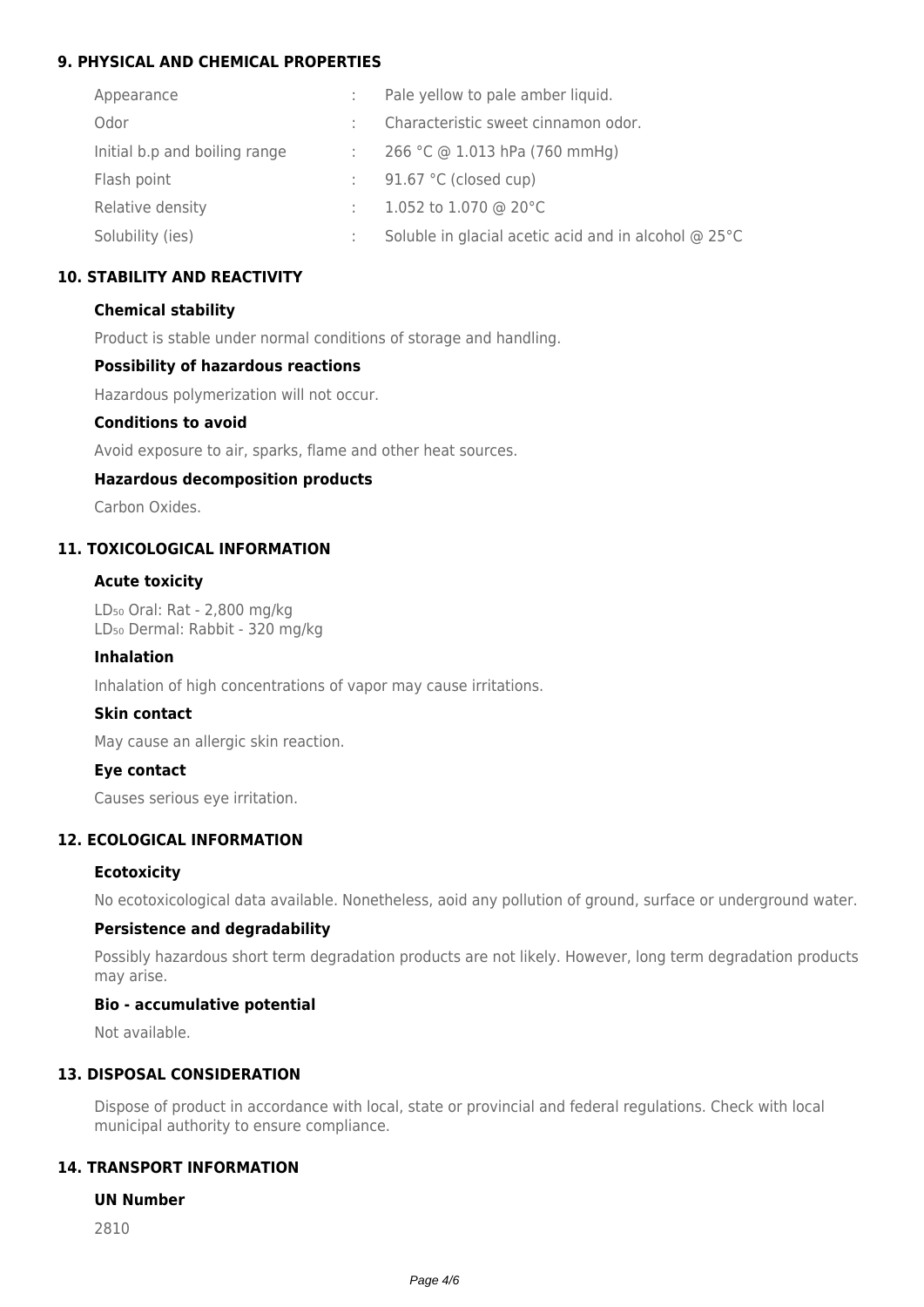# **UN proper shipping name**

Toxic liquid, organic, n.o.s. (Cassia oil)

# **Transport hazard class**

6.1

# **Packing group**

III

# **US DOT Shipping Description (Land)**

2810

# **Proper shipping name**

Toxic liquid, organic, n.o.s. (Cassia oil)

# **Class**

6.1

# **Packaging group**

III

# **IMO-IMDG Shipping Description (Sea)**

2810

# **Proper shipping name**

Toxic liquid, organic, n.o.s. (Cassia oil)

# **Class**

6.1

# **Packaging group**

# **IMDG-Marine pollution**

Yes.

# **IATA Shipping Description (Air)**

2810

# **Proper shipping name**

Toxic liquid, organic, n.o.s. (Cassia oil)

# **Class**

6.1

# **Packaging group**

III

# **Emergency action in case of accident**

Notify police and fire department immediately

# **15. REGULATORY INFORMATION**

# **California Proposition 65**

None of the components of this product is listed under the California Prop 65.

# **GHS Hazard Statements**

Please refer to section 2.

# **GHS Precautionary Statements**

Please refer to section 2.